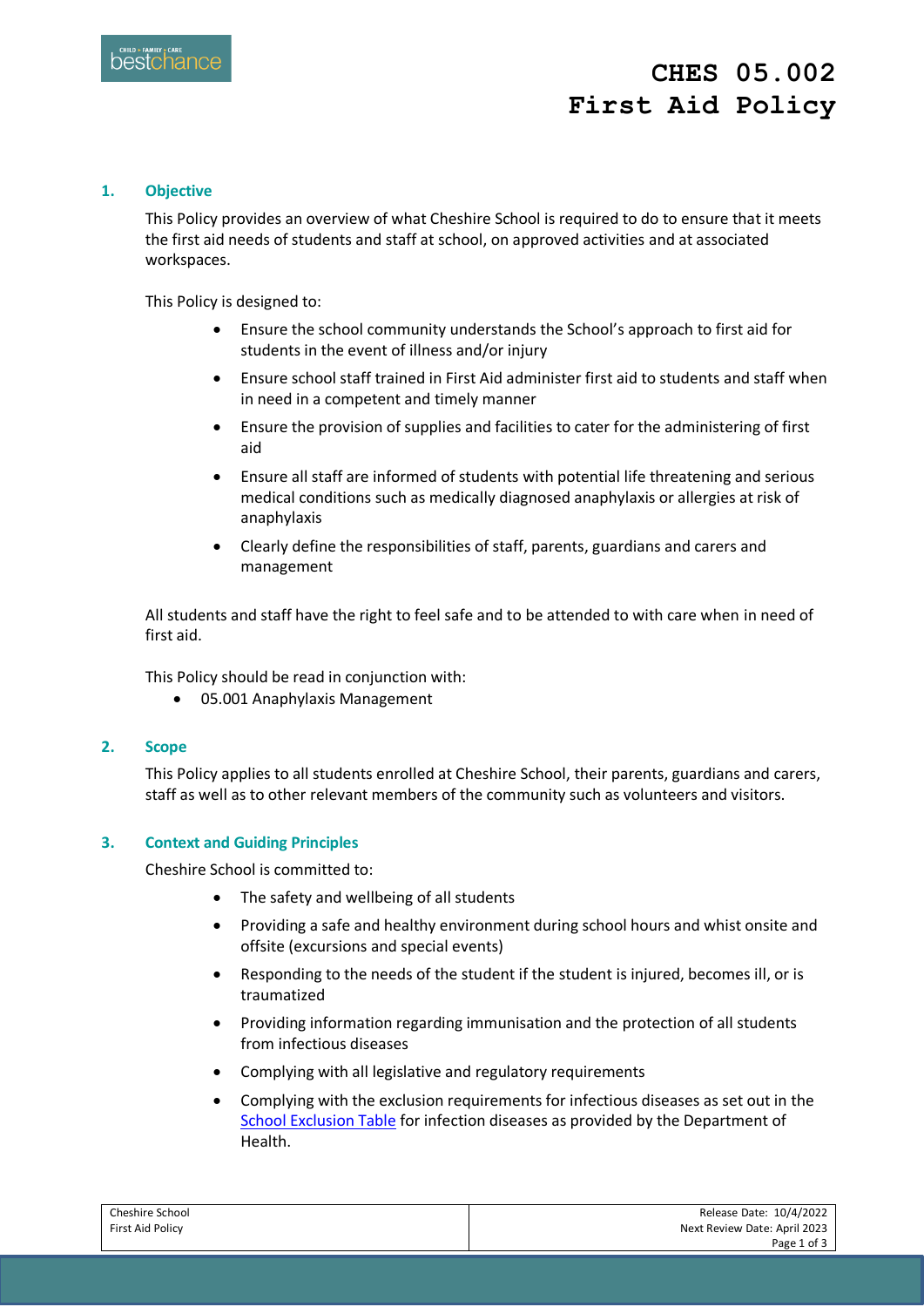## **4. Definitions**

| Word                      | Definition                                                                                                                                                                                                                                                                 |
|---------------------------|----------------------------------------------------------------------------------------------------------------------------------------------------------------------------------------------------------------------------------------------------------------------------|
| <b>First aid</b>          | First Aid is the immediate treatment or care given to a person<br>٠<br>suffering from an injury or illness until more advanced care is<br>provided or the person recovers.                                                                                                 |
| <b>First aid training</b> | Designated First Aid Officers are required to have completed<br>$\bullet$<br>recognized first aid training. As a minimum, Provide First Aid -<br>HLTAID003 as well as an annual refresher for Cardiopulmonary<br>Resuscitation (CPR) - HLTAID001, should be completed.     |
| <b>First Aid Officers</b> | First Aid Officers provide initial care to ill/injured students, staff<br>$\bullet$<br>and others by delivering first aid care in accordance with<br>approved training and, where appropriate, referring the<br>ill/injured person for additional medical advice and care. |
| First aid equipment       | This includes first aid kits and other equipment used to treat<br>٠<br>injuries and illnesses.                                                                                                                                                                             |

## **5. Policy**

The Head of School and staff (permanent and contract) must:

- Be familiar with the school's first aid procedures and with those who are trained in first aid management
- Observe their duty of care to students by providing first aid treatment within the limits of their skill, expertise, training and responsibilities; and
- Ensure '000' is promptly called in any urgent or uncertain circumstances (eg head injuries) requiring an ambulance or further medical advice.

The School will work to ensure any foreseen first aid needs are met by providing resources as outlined in the *First Aid Risk Assessment Checklist*. This includes but is not limited to providing resources such as:

- Asthma and Anaphylaxis kits
- First aid room and major first aid kits, and
- Portable first aid kits and means of communications (e.g. mobile phone) for excursions and other offsite activities

The School is responsible for:

- Ensuring there is always a first aid officer who can assist an injured or ill person
- Ensuring parents, guardians and carers are notified as soon as possible, with the exception of minor injuries (e.g. graze or cut) or illness where a student feels able to return to class
- Ensuring no individual is kept in the first aid room for any longer than necessary and arrangements are made for a parent, guardian or carer to collect the student from the school as soon as practical

| Cheshire School  | Release Date: 10/4/2022      |
|------------------|------------------------------|
| First Aid Policy | Next Review Date: April 2023 |
|                  | Page 2 of 3                  |